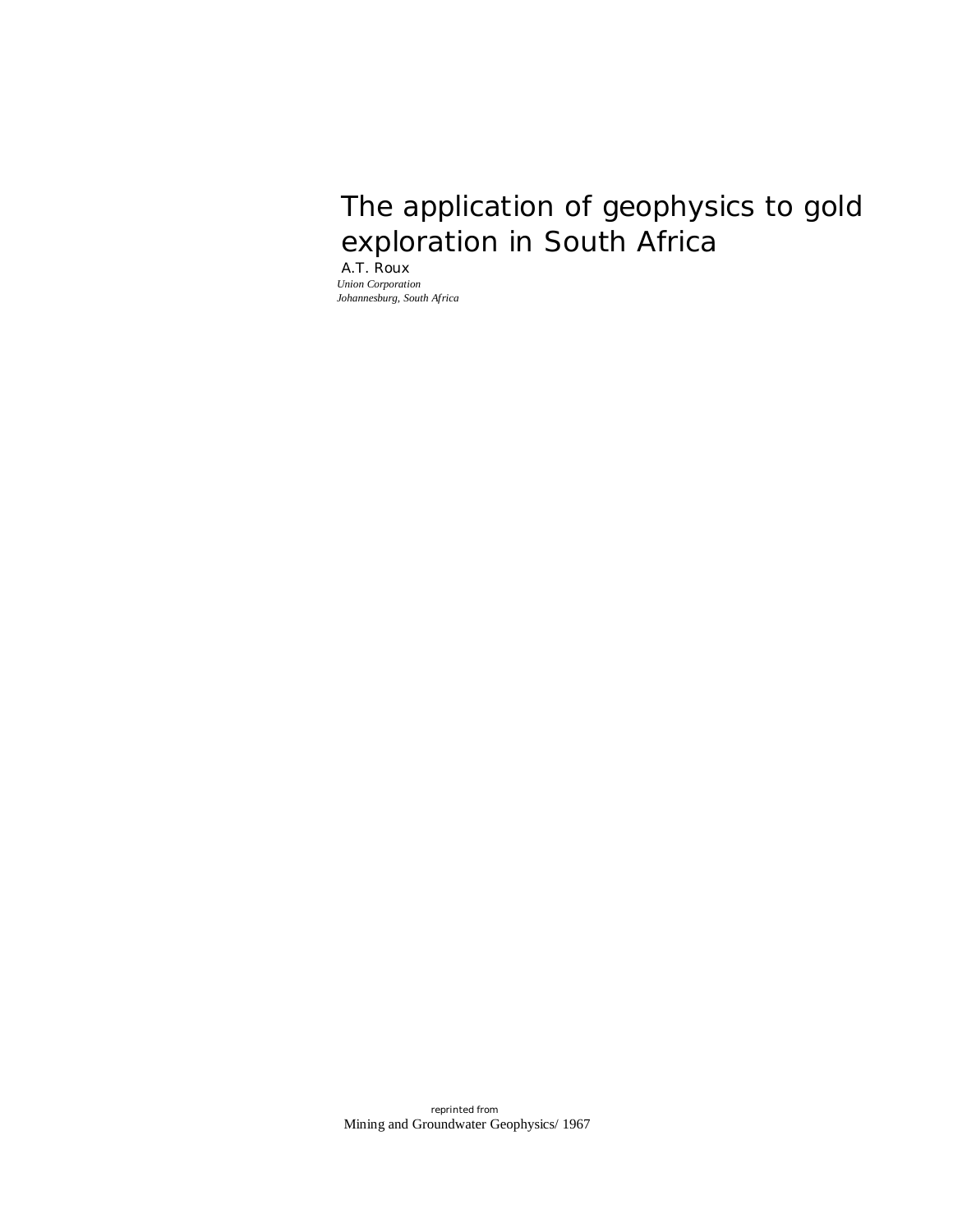# **The application of geophysics to gold exploration in South Africa**

## **A.T. Roux**

#### **Union Corporation Johannesburg, South Africa**

Abstract. Practically all the gold and uranium produced by the Republic of South Africa is won from the auriferous conglomerates of the Witwatersrand System, and exploration is oriented towards locating areas underlain by these conglomerates (reefs).

The Witwatersrand Basin is filled by sedimentary and volcanic rocks up to a total thickness of 40 to 50 thousand feet. The Witwatersrand System with a lower division of predominantly argillaceous rocks, and an upper division of arenaceous rocks, comprises about one half the rocks filling the basin. The auriferous conglomerates occur in the Upper Witwatersrand. A thick succession of lavas and sediments of the Ventersdorp System lie both conformably and unconformably on the Witwatersrand, followed by the rocks of the Transvaal System. Karroo sediments cover these rocks over large areas.

The Upper Witwatersrand beds underlie an area of some 15,000 square miles in what is generally called the Main Witwatersrand Basin. An outlier, separated by structural deformation occurs 40 miles east of the main basin outcrop, whereas the outlier is entirely covered by younger rocks.

Highly magnetic shale horizons in the Lower Witwatersrand occur in fairly constant stratigraphic relation below the conglomerates over great distances and are mapped under cover by magnetic surveys. The density contrasts, between the light granites on which the basin lies, the heavy Lower Witwatersrand, the light Upper Witwatersrand and the heavy lavas and the great thicknesses of these groups, are the cause of substantial gravity anomalies.

Geophysics and sound geological reasoning have been responsible for locating three major extensions of the gold-bearing conglomerates of the Main Witwatersrand Basin under younger cover, and for the discovery of the outlier to the east of the main basin.

Resume. Le bassin du Witwatersrand est rempli d'une succession de roches sedimentaires et volcaniques qui atteint une epaisseur totale de quarante  $a$  cinquante mille pieds. Le systeme du Witwatersrand, qui se divise en une partie inferieure ou les roches argileuses predominent **et**  une partie superieure  $a$  roches arenacees, comprend environ la moitie des roches qui remplissent le bassin. Une epaisse succession de laves et de sediments du systeme Ventersdorp reposent avec ou sand concordance sur le Witwatersrand et laisse ensuite la place aux dolomites, aux schistes et aux quartzites du Transvaal.

 Une discordance marquee constitue un fondement plat aux sediments du Karroo qui recouvrent ces roches sur de grandes etendues. La zone d'interet economique est celle du Witwatersrand superieur ou se rencontrent des conglomarats auriferes. Du point de vue geophysique, le Witwatersrand inferieur a une grande importance  $a$  cause des horizons schisteux fortement magnetiques qui demeurent en relation stratigraphique assez constante au-dessous des conglomerats sur de grandes distances. Les contrastes de densite, particulierement entre les granites legers sous jacents au bassin, les roches denses du Witwatersrand inferieur, celles moins denses du Witwatersrand superieur de meme que les laves lourdes et les grandes epaisseurs de ces groupes sont les causes d'anomalies gravimetriques appreciables.

Les roches du Witwatersrand superieur sont sous jacentes  $a$  une region d'environ 15,000 milles canes qui fait partie de ce que l-on appelle generalement le bassin principal du Witwatersrand. En outre, une avant-butte de roches du Witwatersrand superieur, mais separee du bassin principal par une deformation structural, se trouve  $a$  40 milles  $a$  I'Est du bassin principal. Environ le tiers seulement des couches du bassin principal du Witwatersrand affleure alors que I'avant-butte est entierement recouverte de roches plus recentes.

La geophysique a joue un grand role dans la localisation, dans le bassin principal et sous des roches plus recentes, de trois etendues considerables de conglomerats auriferes. C'est aux releves magnetiques au sot et aeroportes que nous devons la decouverte de l'avant-butte  $a$  l'Est du bassin principal.

## **History**

The gold mines of the Republic of South Africa produce 73 per cent of the free world's gold. The annual production is more than 30 million ounces valued at over 1 billion dollars, with in addition, a uranium output valued at over 60 million dollars. Practically all the gold and uranium is won from the auriferous conglomerates of the Witwatersrand System, and only a very small 'amount of the gold is produced from rocks which do not belong to this system. It is therefore appropriate that the major effort in the exploration for gold in South Africa should be orientated towards locating areas underlain by gold-bearing conglomerates of the Witwatersrand System. Geophysics has an important role in this search and gravity and magnetic surveys together with sound geological reasoning have been responsible for the discovery of four important goldfields. These four fields, the West Wits Line, the Free State Goldfield, the Klerksdorp Goldfield and the Evander Goldfield today produce 80 per cent of the gold produced in the Republic.

Gold was discovered in 1886 on the Witwatersrand on the farm Langlaagte now a suburb of Johannesburg. The early prospectors had not previously encountered gold in conglomerates and it was thought that they were a form of quartz reef. The name 'reef has stuck and all conglomerates likely to be gold bearing are called reefs and were given names such as the Main Reef, Bird Reef, Leader Reef, Basal Reef, Kimberley Reef, Vaal Reef, etc.

Before the turn of the century the whole outcrop area of 36 miles in extent from Boksburg in the east to Krugersdorp in the west was being actively mined and drilling had established that the reef extended to depth towards the south. The small workers had by then disappeared and mining was being carried out by companies.

To the east beyond Boksburg, the reef disappears beneath a cover of Karroo beds and still further east under the dolomite of the Transvaal System. This area, known as the East Rand' Basin,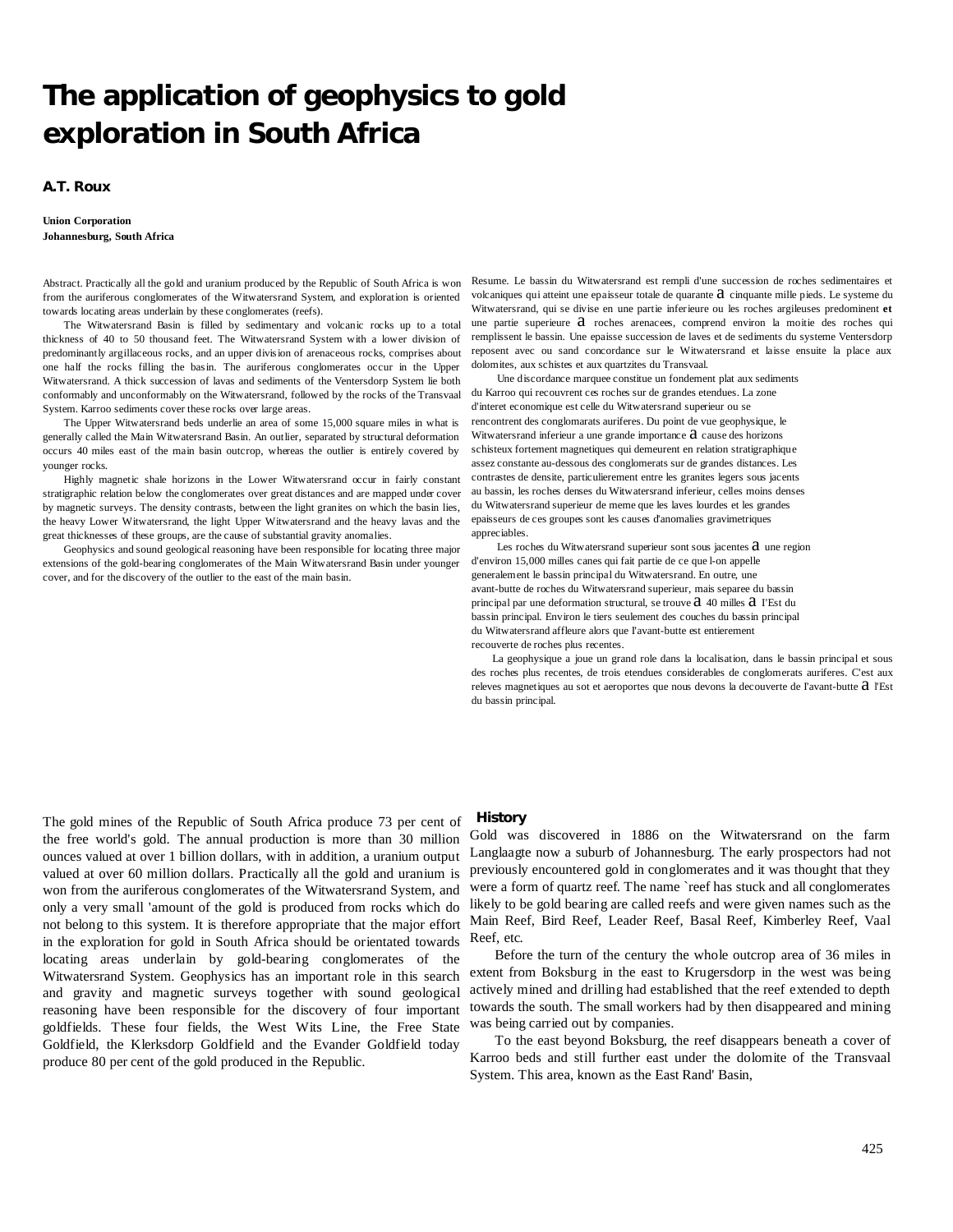

Figure 1. The geology of portion of the Transvaal and Urange Free State, Republic of South Africa, showing the extent of the Witwatersrand Basin and the location of the main gold-mining areas. 1. Central Witwatersrand or Central Rand. 2. West Rand. 3. East Rand and East Rand Basin. 4. Klerksdorp Goldfield. 5a, 5b and 5c West Wits Line. 6. Free State Goldfield. 7. Evander Goldfield on the Kinross Basin.

was prospected by drilling and because of good values and the flat dips the potential of the area was enormous. The East Rand Basin supported 26 mines at one time of which 10 are still operating. The average size of these mines (lease areas) is about 10 square miles.

One hundred miles southwest of Johannesburg near Klerksdorp gold had been discovered in 1886 only months after the discovery at Langlaagte. The Klerksdorp area did not prosper for long but when in 1932 South Africa went off the gold standard, exploration boomed, old mines were revived and new ones were started. By the 1930s gold mines were established on a 65-mile arc from north of Heidelberg in the southeast through Johannesburg to Randfontein in the west. There was a large gap of 80 miles between Randfontein and the Klerksdorp Goldfield. Along approximately half of this gap from Klerksdorp northwards only Lower Witwatersrand rocks were exposed. In the remaining half of the gap there were no outcrops of Witwaters-

rand rocks at all and if they did occur they were covered by the Transvaal dolomite and Pretoria series.

In 1930 Dr. R. Krahmann showed that the magnetic content of some of the Lower Witwatersrand shales made it possible to locate the position of these shale bands **hidden under a thick** cover, and to estimate strike and dip from the readings observed on a magnetometer. With a knowledge of the relationship of the reefs to the magnetic beds as observed from outcrops on the West Rand, it became possible to establish the more exact position, beneath the dolomite cover, of the Upper **Witwatersrand beds**  within which the gold reefs occur. This had **been roughly established**  some 30 years before by limited drilling. **Earlier** development of this field, the West Wits Line, had been prevented by technical difficulties encountered due to the enormous quantities of water contained in the overlying Transvaal dolomite.

Much thought had been given to the possibility of the Witwatersrand beds extending south from Klerksdorp into the province of the Orange Free State. Before 1900 a conglomerate was noticed on the farm Aandenk near Odendaalsrust. Although this conglomerate was barren and belonged to the Ventersdorp System which could be many thousands of feet thick, various parties from time to time insisted on reopening the workings and in 1933 a diamond drill hole was drilled down dip from the conglomerate outcrop and intersected lavas below the conglomerate. The chances of intersecting Witwatersrand beds were remote;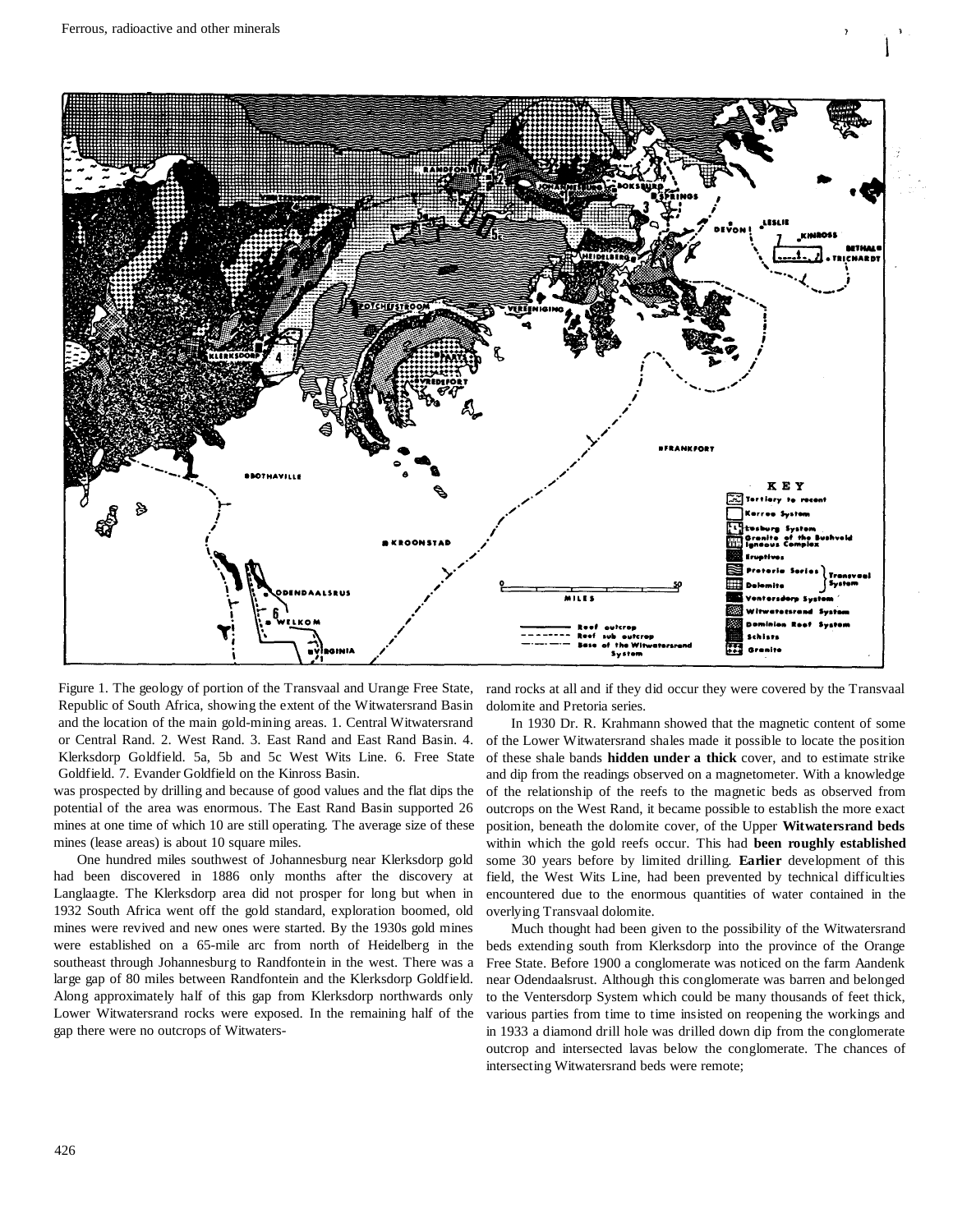

torsion balance surveys was to locate the light Upper **Witwaters**rand rocks where the cover of heavy lavas was thin. Borehole S.H.1 on the farm St. Helena was sited on a gravity low to the east of a distinct zone of north-striking magnetic anomalies lying on a gravity high. Early in 1938 this borehole intersected a reef with erratic gold values. **Exploration proceeded and the first gold mine** in the Free State, Saint Helena Gold Mine, **was established on the** Basal Reef.

There was great activity around this area and by 1946 some 300 to 400 boreholes had been drilled in the Free State Goldfield which now supports eleven mines (Area 6, Figure 1).

In the 1930s a ground magnetic survey in the Kinross area revealed magnetic anomalies due to Lower Witwatersrand rocks. Twenty boreholes were drilled without discovering reef.

Structural difficulties in the area northeast of Klerksdorp suggested the use of geophysics to establish the nature of the ground below the iavas and dolomites. In 1947 BD. Maree located a gravity low on the farm Stilgontein. He suggested that this could be due to light Witwatersrand quartzites close to the surface beneath the dolmites. O. Weiss carried out a gravity survey on the farms Stffontein, Rietfontein and Hessie for the Strathmore group. Six boreholes sited on the gravity low all intersected the Vaal Reef conglomerate. The mines of Stilfontein, Buffelsfontein, Hartebeestfontein, Vaal Reefs, Zandpan and Western Reefs are now operating on this zone.

In 1948 the Oscar Weiss organisation flew the first airborne magnetometer survey for Union Corporation using a fluxgate magnetometer mounted inboard on a DC3 aircraft. Some 42,000 profile miles were flown on this survey. During 1948-1949 certain areas were detailed with airborne magnetometer for Union Corporation and other groups.

In 1949 interest was reawakened in the Kinross area by Union Corporation who carried out aerial magnetic, ground magnetic and gravity surveys in the area and after extensive drilling established the first mine, Winkelhaak Gold Mine, which started operating in 1956. This area, now known as the Evander Goldfield, supports four gold mines, Winkelhaak, Leslie, Bracken and Kinross.

At the present time there are 54 gold mines operating on Witwatersrand reefs. The most recent mines to be established are Kinross (1964) on the Evander Field and Kloof (1964) and Elsburg (1967) both in the West Wits area.

Figure 2. Diagrammatic stratigraphic column of the rocks of the Basement, Witwatersrand, Ventersdorp and Transvaal Systems in the Central Witwatersrand and Evander goldfields. The positions of the three major magnetic horizons are shown and the densities for the various suites of rocks indicated.

the nearest outcrop was 50 miles to the north. However, the hole was deepened and went out of lavas into Upper Witwatersrand rocks at 2721 feet! The hole was continued to 4046 feet but no pay values were encountered. This hole stopped some 400 feet above the Basal Reef, the `pay' reef of the Free State which was first discovered 5 years later in a borehole 20 miles away.

Huge areas were taken up in the Orange Free State and geophysical surveys were carried out using the magnetometer, the gravimeter and the torsion balance. The object of the gravity and

#### **Location and geology**

The location and extent of the Witwatersrand Basin is shown in Figure 1. The Witwatersrand Basin is filled by a thick succession of sedimentary and volcanic rocks up to a total thickness of 40 to 50 thousand feet. Rocks filling the basin belong to the Dominion Reef, Witwatersrand, Ventersdorp, Transvaal and Karroo Systems. The Witwatersrand System which is divided into a lower division of predominantly argillaceous rocks and an upper division of mainly arenaceous rocks, comprises about half the rocks filling the basin. A thick succession of lavas and sediments of the Ventersdorp System lies both conformably and unconformably on the Witwatersrand System and is followed by the dolomites, shales and quartzites of the Transvaal System. Closely associated with the Witwatersrand System at its base is the Dominion Reef System. Any one of these groups of rocks can lie on the basement of old granites or basement complex made up of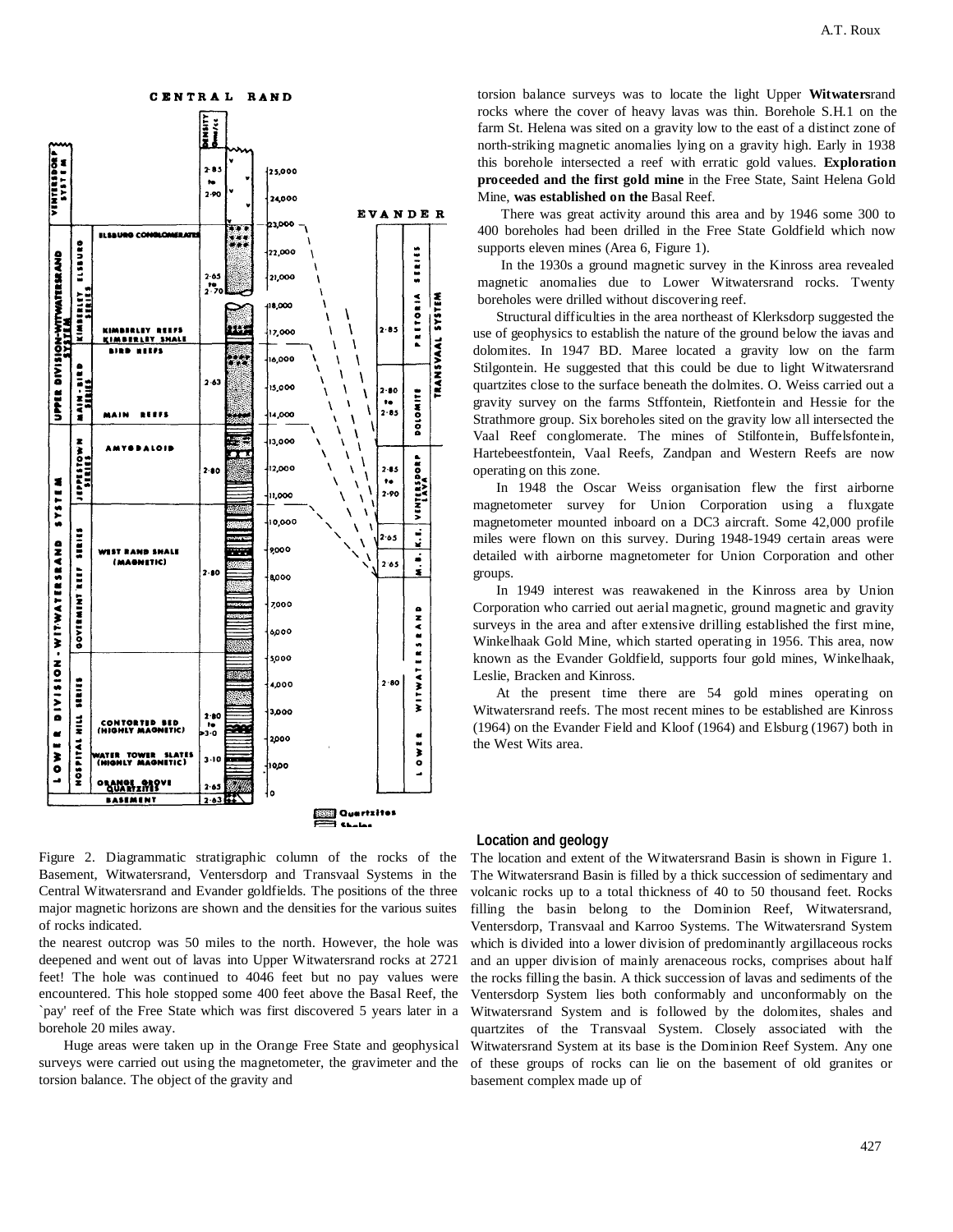

**Figure 3. The Witwatersrand Basin. Geological sections and gravity profiles across the basin.** 

rocks of the Swaziland System or other pre-Witwatersrand rocks. A marked unconformity forms the comparatively flat floor of the Karroo sediments which overlie these rocks over a large area. The Karroo sediments were laid down in Carboniferous to Jurassic times whereas all the other rocks under discussion are Precambrian.

The Witwatersrand System is characterised by the remarkable persistence over great distances of even very thin beds. The zone of economic interest is the Upper Witwatersrand in which the gold-bearing conglomerates occur. Uranium is often associated with the gold in these conglomerates.

Only a small portion of the rocks contained in the Witwatersrand Basin is exposed at the surface, the remainder is concealed beneath a cover of younger rocks, notably by the Karroo sediments and the Transvaal dolomite. Of the 600 miles of strike length along the rim of the basin and on the flanks of the Vredefort dome only 180 miles of actual outcrop of Witwatersrand rocks occur. The Vredefort dome is a granite boss near the centre of the basin. The Witwatersrand and Ventersdorp beds around the boss have vertical to overturned dips.

The Upper Witwatersrand beds underlie an area of some 15,000 square miles in what is generally known as the Main Witwatersrand Basin or Rand Basin. The north-south axis of this basin (Upper Witwatersrand) is 180 miles long and the east-west axis is 80 miles long. In addition, an outlier of Upper Witwatersrand rocks, separated from the Main Basin by structural

deformation occurs 40 miles to the east of the Main Basin: This outlier is known as the Kinross Basin and is entirely covered by younger rocks. The Evander Goldfield is on the Kinross Basin (Area 7, Figure 1).

Figure 2 summarises the stratigraphy of the Witwatersrand and Ventersdorp Systems and Figure 3 shows some typical sections across the basin. As mentioned, the Upper Witwatersrand contains the very important gold reefs. On the other hand, the Lower Witwatersrand is barren of gold except in a few isolated places but is of great importance in that the highly magnetic horizons of this division provide the means of detecting the system beneath thick cover. As with almost all the other horizons of the Witwatersrand System these magnetic beds are remarkably persistent over very large distances and remain in fairly constant stratigraphic relation below the conglomerates. Krahmann (1936) identified nine magnetic anomalies caused by magnetic shale bands on the West Rand. Of these he labelled five as major anomalies. However, it is now believed that possibly two of the major anomalies were the result of repetition due to faulting.

## **Geophysical exploration**

**Basic criteria.** The gravity and magnetic methods have been used almost to the exclusion of all others in the exploration for Witwatersrand reefs. Both these methods are indirect in that neither locate the reefs themselves. This is in contrast to most methods of mining geophysics where the contrasting physical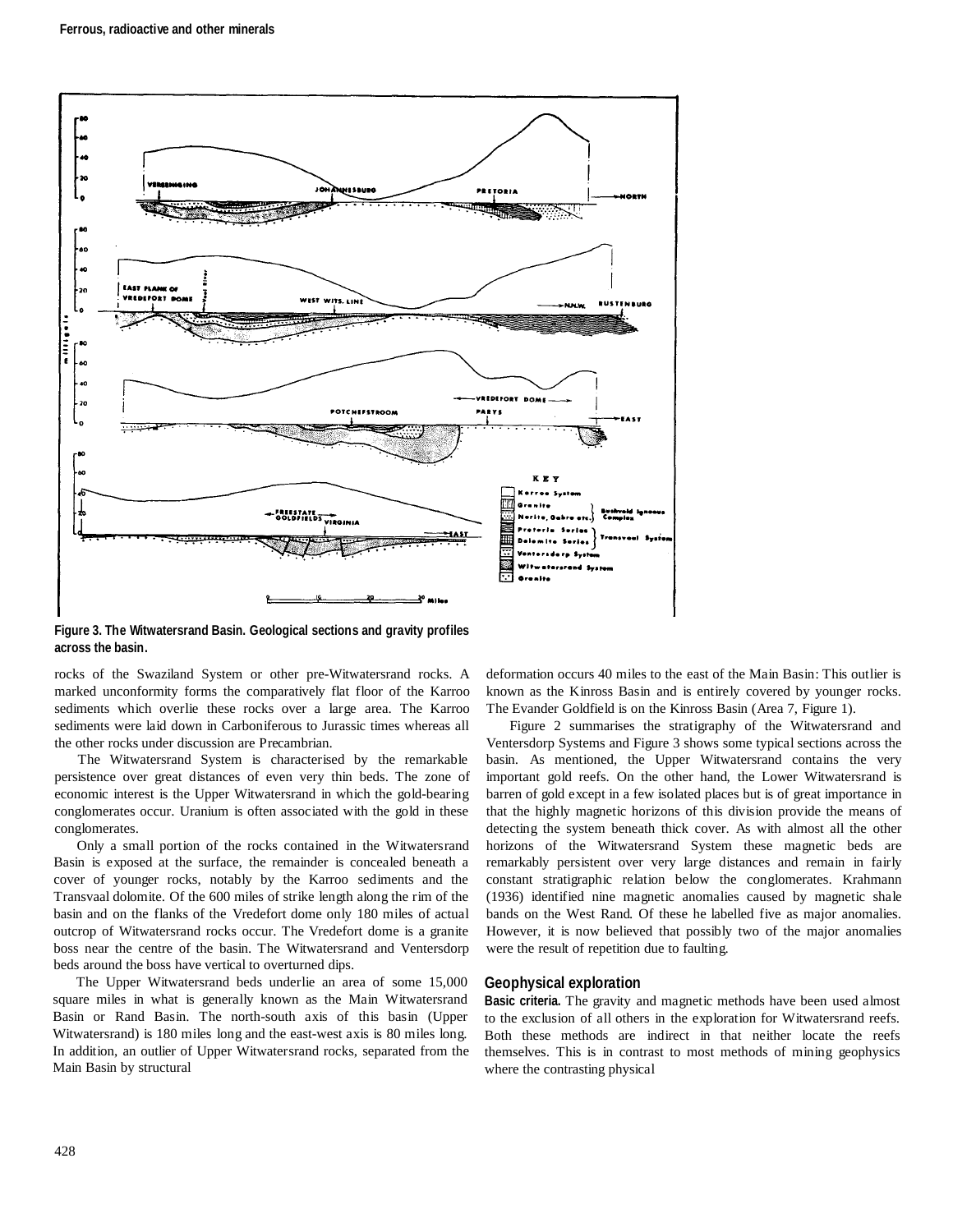

Figure 4. The Central Witwatersrand. Aerial magnetic profiles, gravity profiles and geological sections across southerly dipping Witwatersrand beds. A. Through the eastern suburbs of Johannesburg. B. Across the eastern edge of the outcrop area 11 miles east of Johannesburg.

properties of the ore and the surrounding rock provide the means of detecting the ore by gravity, electrical, magnetic or radioactive methods, or a marker horizon in close proximity to the ore is detected by one or other of these methods. Although the gold reefs are often radioactive and contain high percentages of pyrite, their presence can only be detected by radiation detectors under negligible cover or by electrical methods at comparatively shallow depth. This is of no interest to the prospector simply because the strike of the reefs is so extensive that if they do occur at shallow depth they must inevitably be outcropping close by and would have been followed in the normal course of mining or drilling. No geophysical or geochemical method is capable of indicating the presence of the gold in a hidden reef. The tenor of the gold is very low and the richest reef which may contain as much as 80 ounces per ton in places (Carbon Leader, West Wits Line) will

only have a width of up to 2 inches. The percentage gold is never higher than 0.5 per cent. In the thicker reefs which may be several feet thick the gold content may be of the order of 10 dwt/ton or about 20 parts per million.

The gravity and magnetic methods only detect the formations of which the reefs or conglomerates form a very small part in a total thickness of up to 20,000 feet of rock. In fact, the magnetometer detects horizons which are several thousands of feet below the economic horizons and under favourable circumstances the gravimeter may detect the 5 to 10 thousand foot thick Upper Witwatersrand quartzites within which the conglomerates occur. The presence of gold-bearing conglomerates within these formations can only be established by drilling. Geophysically the problem is one of detecting formations and establishing structure and in this regard it is more akin to oil geophysics than mining geophysics.

Provided the grade is high enough, it is economically feasible to mine gold from reefs at great depths. Three gold mines are currently mining from depths in excess of 10,000 feet and one, Western Deep Levels on the West Wits Line, only starts mining on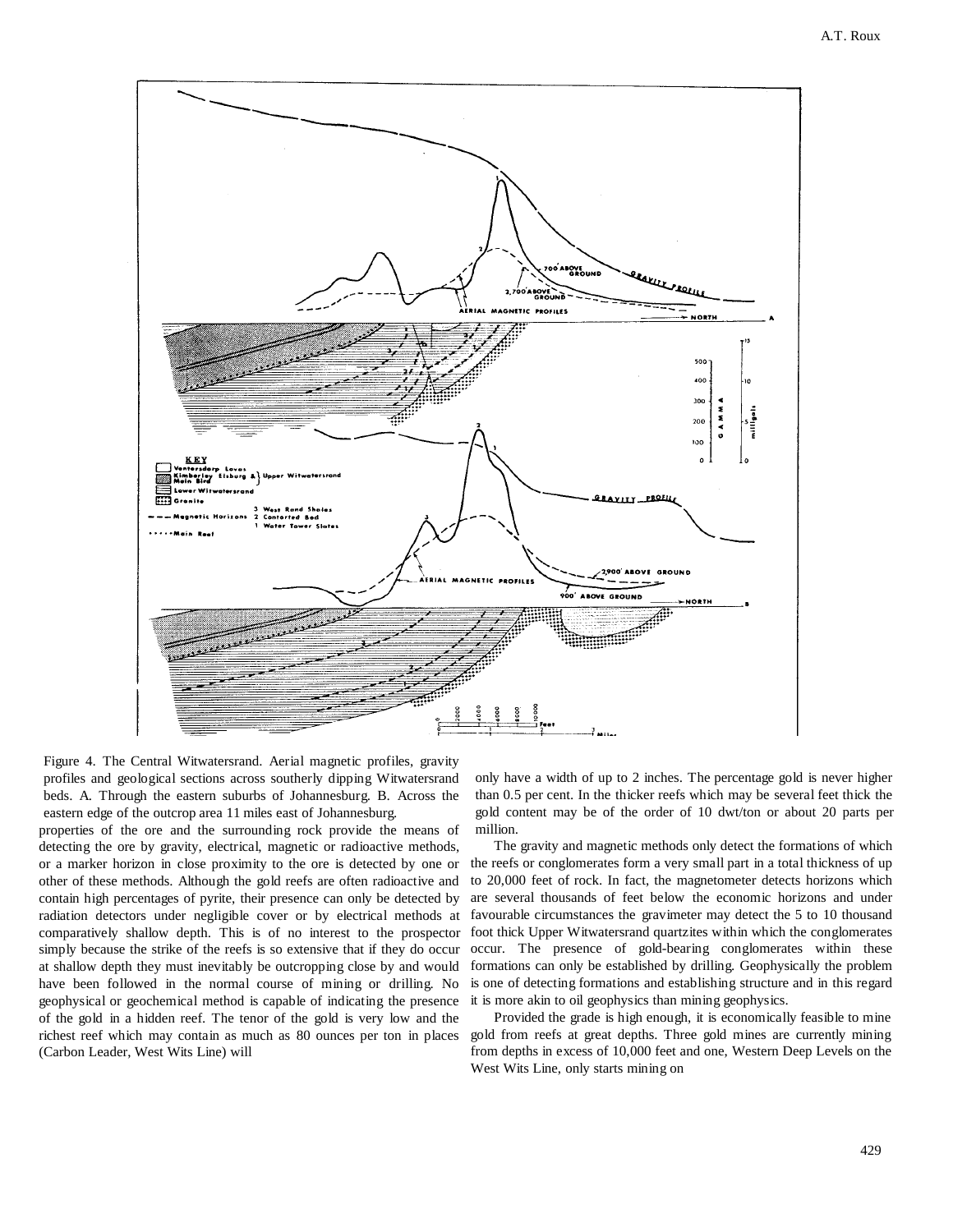

Figure 5. Magnetic profiles across the Witwatersrand System- A. Across overturned Lower Witwatersrand beds striking north northeast 12 miles south of Ventersdorp. B. Across the West Wits Line (Area 5a, Figure 1). reef at 5200 feet. The shallowest mine in the Free State starts at 700 feet, the deepest at over 4000 feet. Therefore it is quite logical that extensions of the Witwatersrand System could be sought which are covered by several hundreds to several thousands of feet of younger rocks.

Magnetic method. Within the Lower Witwatersrand are several magnetic shales. The most important of these are the Watter tower slates, the Contorted bed, a highly contorted magnetite rich banded shale, and the West Rand shales. All three are sufficiently magnetic to be detected at depths of several thousand feet by moderately sensitive magnetometers. Figure 4 shows magnetic profiles flown at different heights over outcropping areas of the Central Rand. In Figure 4B the profile at 900 feet clearly shows the Water Tower slate (1), Contorted bed (2) and West Rand shale (3) anomalies. In Figure 4A the West Rand shale anomaly is not clearly defined, probably because of complicated faulting in this zone. The geological section is an oversimplification. At greater heights the Water Tower slates and Contorted bed anomalies merge completely to form one anomaly and the two effects are not resolved. In fact, if dips are steep and the distance below flight level approaches the separation of the magnetic beds all three anomalies become one anomaly (see aerial magnetic profile at 2900 feet above ground, Figure 4B).

Figure 2 shows the relative positions of these beds in the stratigraphic column. The lower one, the Water Tower slates, is some 1000 feet above the contact of the lowest member, the Orange Grove quartzites, with the basement. The position of this anomaly occurs therefore very close to the base of the Witwatersrand System and a magnetic map of an area underlain by Witwatersrand rocks will show an alignment of magnetic anomalies corresponding closely to the suboutcrop trace of the base of the system. Down dip further alignments of anomalies will correspond to the Contorted bed and to the West Rand shales. The polarity, shape and degree of resolution of these anomalies will depend on the magnetic nature of the beds, the strata dips and strikes and the depths below. observation level. The determination of dips from the magnetic anomalies is difficult largely because the two major anomalies are usually superimposed and the magnetism is remanent and its direction generally not known. It is usually not important to know the dips of the magnetic beds to any precision, because in the zone of economic interest the dips we'll be flatter, very often considerably flatter, than at the edge of the basin. Consequently the usually steep dips of the Water Tower slates and Contorted bed if determined from their anomalies would give an erroneous position of the Upper Witwatersrand beds and reef horizons. Strike faulting is commonplace throughout the Witwatersrand System and repetition of anomalies often occur down dip. Further, strike faulting within the Upper Witwatersrand beds in general will not be indicated by a magnetic anomaly as the magnetic beds are already too deep to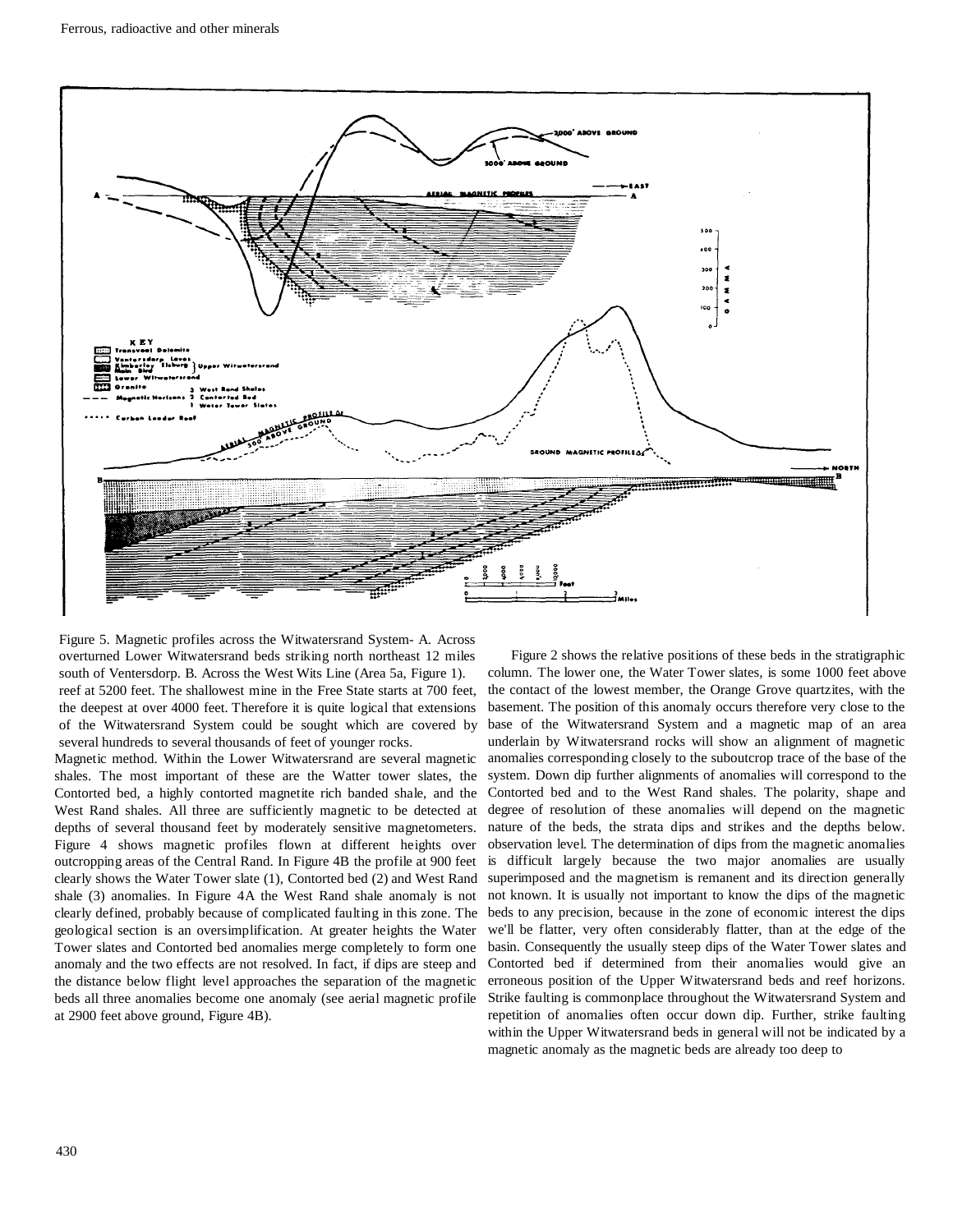indicate the presence of the fault, or if manifested, the anomaly would be comprised predominantly of quartzites with some minor shale bands, dips were established from the shape of the magnetic anomalies.

Up to this point it has been implied that the Lower Witwatersrand has a light mass **compared with the** Lower Witwatersrand. a reasonably constant thickness, that the magnetic beds are continuous miles east of Johannesburg has thinned to less than 3000 feet and the compared with the lighter rocks. Lower Witwatersrand is evidently not more than 8000 feet thick. Witwatersrand rocks simply because they occur below the economic horizons and therefore very little is known about these rocks outside the outcrop areas. The probable variation in thickness and relative position of the magnetic horizons relative to each other and the conglomerates adds further to the uncertainty of the position of the conglomerates relative to the anomalies of the magnetic map. It is possible that one or more of the major magnetic horizons could be entirely missing. From the foregoing it would appear that the interpretation of the magnetic map is largely empirical and the effectiveness of the interpretation depends on the available local knowledge of the structure. Even if a magnetic zone only indicates the possible presence of Witwatersrand rocks and the direction of their dips, progress has been made.

Depth determinations can be made on profiles using both the horizontal slope distance of the maximum slope, or Peters' method of the distance between tangents of the half maximum slope. These are subject to gross errors as they are influenced by the superposition of the two important anomalies and by adjacent interfering effects whether from deep seated or shallow causes. Standard profiles obtained by flying over known areas with various conditions of dip and strike are catalogued and compared with the profiles obtained on survey. A number of attempts have been made by the author's group to establish depth by flying at multiple levels. This is not really satisfactory unless the complete grid is flown at selected levels. The survey then becomes excessively costly.

**Gravity method.** The granite on which the Witwatersrand System generally rests has a density of 2:63 gm/cc. The rocks comprising the Lower Witwatersrand are shales, quartzites and intrusives with densities of 2.63 gm/cc for the quartzites, 2.8 to 3.85 gm/cc for the shales and slates and 2.8 to 3.0 gm/cc for the intrusives. The shales make up about 60 per cent, the quartzites 30 to 40 per cent and the intrusives '\_' to 10 per cent. The mean density for the group varies between 2.75 and 2.83 gm/cc, thus making it denser than the granite by 0.1 '\_' to 0.20 gm/cc. The total thickness of the formation can be as much as 20,000 feet and is probably nowhere less than 6000 feet, and thus represents a large relatively heavy mass compared with the granite. The Upper Witwatersrand is

so broad as to be worthless for positioning the fault from the magnetic conglomerates and intrusive sills. With the quartzites and conglomerates map. Therefore as a consequence of strike faulting the position of the reef making up 90 per cent- of the Upper Witwatersrand rocks the mean horizons could not be established with any degree of certainty even if the density is 2.63 to 2.66 gm/cc. The thickness of the Upper Witwatersrand can vary from a **few thousand feet to 10** thousand feet and thus represents

throughout and that they bear a fixed stratigraphic relationship to the System is the Ventersdorp System, comprised largely of great thicknesses conglomerate reefs in the Upper Witwatersrand. Although this appears to of andesitic lavas of a density of 2.8 to 2.9 gm/cc, and usually lesser be true over large distances and is certainly true on the outcrop area of the thicknesses of sediments predominantly quartzites and conglomerates. Central Rand, there is sufficient evidence from boreholes and mining High up in the succession are porphyritic lavas with lower density than the operations to show that the Upper Witwatersrand beds vary in thickness andesitic lavas. The andesitic or basic lavas can be many thousands of feet and there is every reason to believe that the Lower Witwatersrand beds thick and, contrasting in density by 0.2 to 0.3 gm/cc with the granite and behave similarly. The Upper Witwatersrand at the Evander Goldfield 70 the Witwatersrand quartzites, they form an appreciable heavy mass Lying both conformably and unconformably on the Witwatersrand

Unfortunately there is a very limited footage drilled into Lower has a density of 2.85 to 2.89 gm/cc and reaches a thickness of some 5000 The Transvaal dolomite which can lie on any of the older formations feet. The Pretoria series, conformable with the Transvaal dolomite, has a mean density of around 2.85 to 2.90 gm/cc.

> Because of these enormous thicknesses of material and the contrast in densities of around 0.15 to 0.3 gm/cc these formations produce appreciable gravity anomalies.

> A Gravity Map of the Republic of South Africa with 10 milligal contours superimposed on the geology (scale 1:1,000,000) is published by the Geological Survey. An extensive network of stations was observed along roads at station intervals between 1 to 10 miles. This map used in conjunction with reconnaissance aerial magnetic surveys can form a useful starting point in exploration. The Witwatersrand Basin shows an anomalous gravity in excess of 40 milligals due to the heavy rocks of the Witwatersrand, Ventersdorp and Transvaal Systems filling the basin. High gravity is not confined to the Witwatersrand Basin only; deep basins of rocks belonging to the Ventersdorp, Transvaal and other systems where no Witwatersrand rocks are present also produce substantial gravity highs. The extensive occurrence of volcanic and intrusive rocks of the Bushveld igneous complex are the cause of the largest gravity anomalies in the country.

> Figure 3 shows gravity profiles and geological sections derived from the gravity map of the Republic of South Africa and adequately illustrates the gravity effect caused by these formations.

> The usefulness of the gravity method is twofold, first to establish the existence of a basin of predominantly heavy rocks beneath a cover of younger rocks, usually of Karroo age, and secondly to detail the structure within the basin. In particular changes of gradient and gravity lows can be indicative of the presence of the lighter Upper Witwatersrand quartzites sandwiched between the heavy Lower Witwatersrand and Ventersdorp rocks (Figures 6 and 7). Where heavy Ventersdorp lavas and Transvaal dolomite cover Witwatersrand formations gravity lows can occur where the Upper Witwatersrand quartzites are present below a shallow cover of these rocks (Figures 8 and 9).

> The gravity and magnetic methods are complementary to each other. Magnetic anomalies can be due to other causes than the magnetic Lower Witwatersrand beds. If the magnetic anomalies occur on the edge of an extensive gravity high then the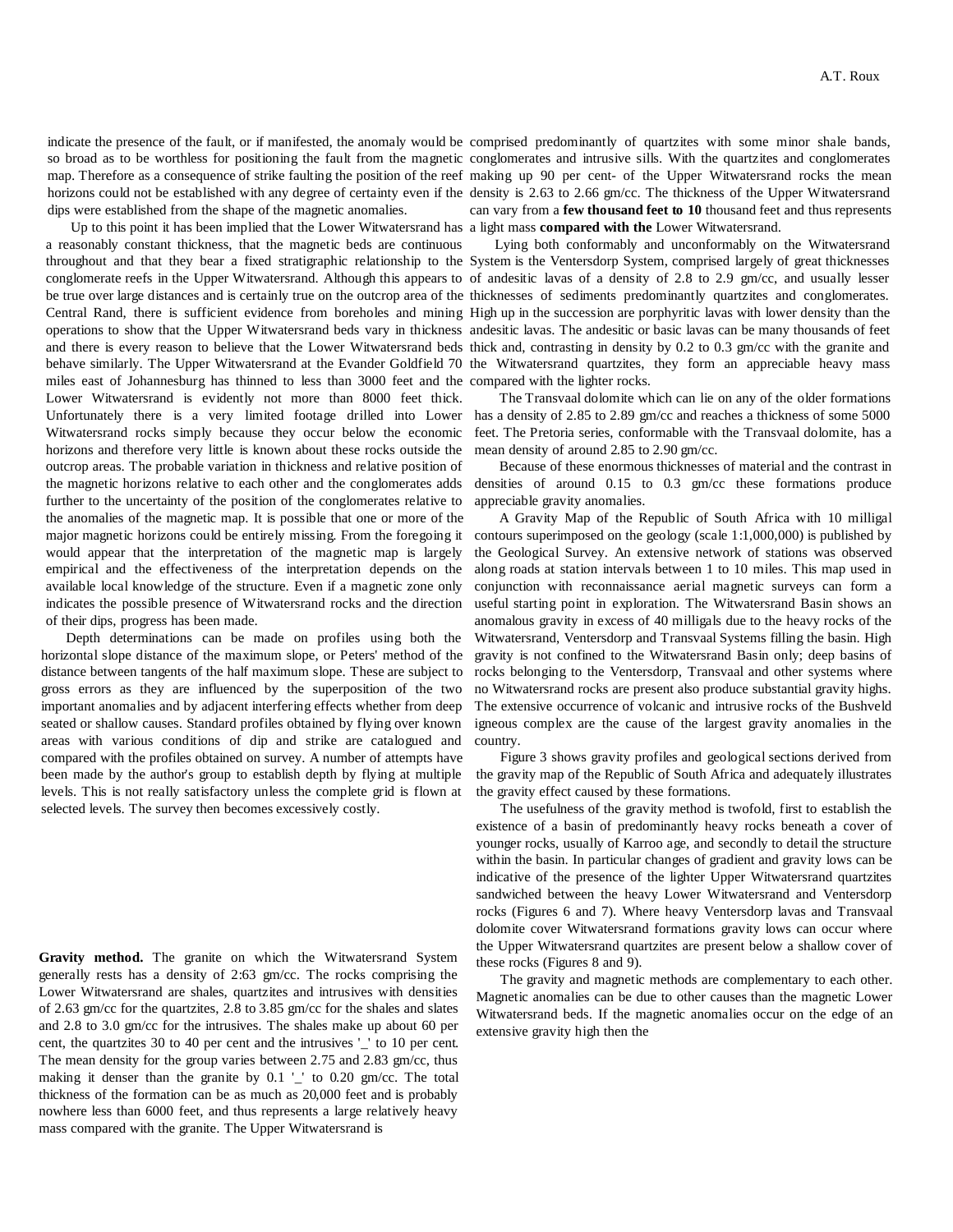

Figure 6. St. Helena. Gravity contours of portion of the Free State Goldfield and pre-Karroo geology showing the gravity low which lead to the discovery of the St. Helena Gold Mine.

chances that the magnetics are due to Lower Witwatersrand are greatly improved. Certain characteristics of magnetic anomalies based largely on type profiles over known areas strengthen the interpretation.

Although the initial interpretation of the magnetic map is largely empirical the geophysicist is able to make more specific deductions as to structure by comparing the data of the magnetic and gravity maps. A borehole site is selected on the basis of this interpretation and is sited to intersect reef. The reef may be some 6000 feet above the nearest magnetic horizon and if the dips of the formations are, say, 25 degrees the borehole site will be some 3 miles ahead of the peak of the anomaly and the chances therefore of intersecting reef in the first borehole are not high. Nevertheless useful stratigraphic information is obtained if the reef itself is not intersected and interpretation will be modified accordingly. This type of exploration is based entirely on geological theory with a thorough knowledge of local geology using the magnetic and gravity methods and the diamond drill to work out the details of the hidden structure. Continual collaboration between the geologist and geophysicist is absolutely essential.

#### **Geophysical surveys**

The West Wits Line. In the early 1900s boreholes drilled southwards from Randfontein intersected good gold values (Area 5b, Figure 1) and geological reasoning indicated that the Witwatersrand System must run somewhere beneath the dolomite towards the outcrop area southeast of Ventersdorp (Figure 1).

Dr. R. Krahmann (1936) demonstrated that the magnetic beds of the Lower Witwatersrand series **could be followed even under a** reasonably thick cover of the dolomite. A magnetic survey was conducted by Dr. Krahmann in collaboration with Dr. L. Reinecke for Goldfields of South Africa covering an area of 380 square miles involving over 100,000 observations on nearly 1500 miles of traverse. This was the first application of geophysics to the search for Witwatersrand reefs.

Borehole sites were selected by calculating the position of the reef from the position of the magnetic anomaly representing the highest magnetic horizon (the West Rand shales) after making certain assumptions as to dips of the dolomite and Witwatersrand beds and the thickness of the Witwatersrand beds between the highest magnetic horizon and the reef. These assumptions were based largely on outcrop and borehole information south of Randfontein.

A ground magnetic profile after Krahmann and an aerial magnetic profile across the West Wits Line is shown in Figure 5. These profiles show the three magnetic anomalies due to the Water Tower slates (A), the Contorted bed (B) and the West Rand shales (C).

Seven gold mines are producing in this area including the richest gold mine in the world, West Driefontein.

St Helena. The second geophysical success, that of St. Helena Gold Mine in the Free State was due to a combined application of geology, gravity and magnetics. A. Frost (Frost, *et al.,* 1946), Consulting Geologist for Union Corporation Limited, theorised that the normal succession of Witwatersrand and Ventersdorp rocks could occur somewhere in the Orange Free State at shallow depth accessible to mining. O. Weiss (Frost, *et al.,* 1946) suggested that if the Upper Witwatersrand quartzites occurred anywhere at shallow depth they would, by virtue of their thickness and their lower density (lava 2.85 gm/cc, quartzites 2.65 gm/cc), cause a detectable gravity low. The heavy Lower Witwatersrand rocks would be indicated by a gravity high with associated magnetic anomalies and the lavas by a gravity high with no magnetic anomalies.

Large areas in the Orange Free State were covered by the torsion balance and magnetometer and indicated that the lava cover was thick. Union Corporation Limited, in collaboration with Western Holdings Limited, then covered an area of ground held by Western Holdings which included the farm St. Helena.

Figure 6 shows gravity contours over a portion of the Free State Goldfield and Figure 7 shows a gravity and magnetic profile across St. Helena Gold Mine. The contours are according to Weiss and clearly show a closed gravity low of about 3 milligals. The gravity low occurs to the east of a zone of magnetic anomalies corresponding to anomalies A, B and C in Figure 7. These magnetic anomalies lie on a zone of high gravity. The interpretation was that the magnetic anomalies and the associated high gravity was due to Lower Witwatersrand rocks, that the gravity low was due to Upper Witwatersrand quartzites dipping eastwards, and that the increase of gravity east of the gravity low was caused by Ventersdorp lavas increasing in thickness to the east. Borehole S.H.1 was drilled about the middle of this low and after cutting through 991 feet of Karroo rocks, was drilled through 6081 feet of quartzites, where it intersected an auriferous reef. However, subsequent drilling showed that this hole was in the footwall of the Basal Reef but still in the Upper Witwatersrand division.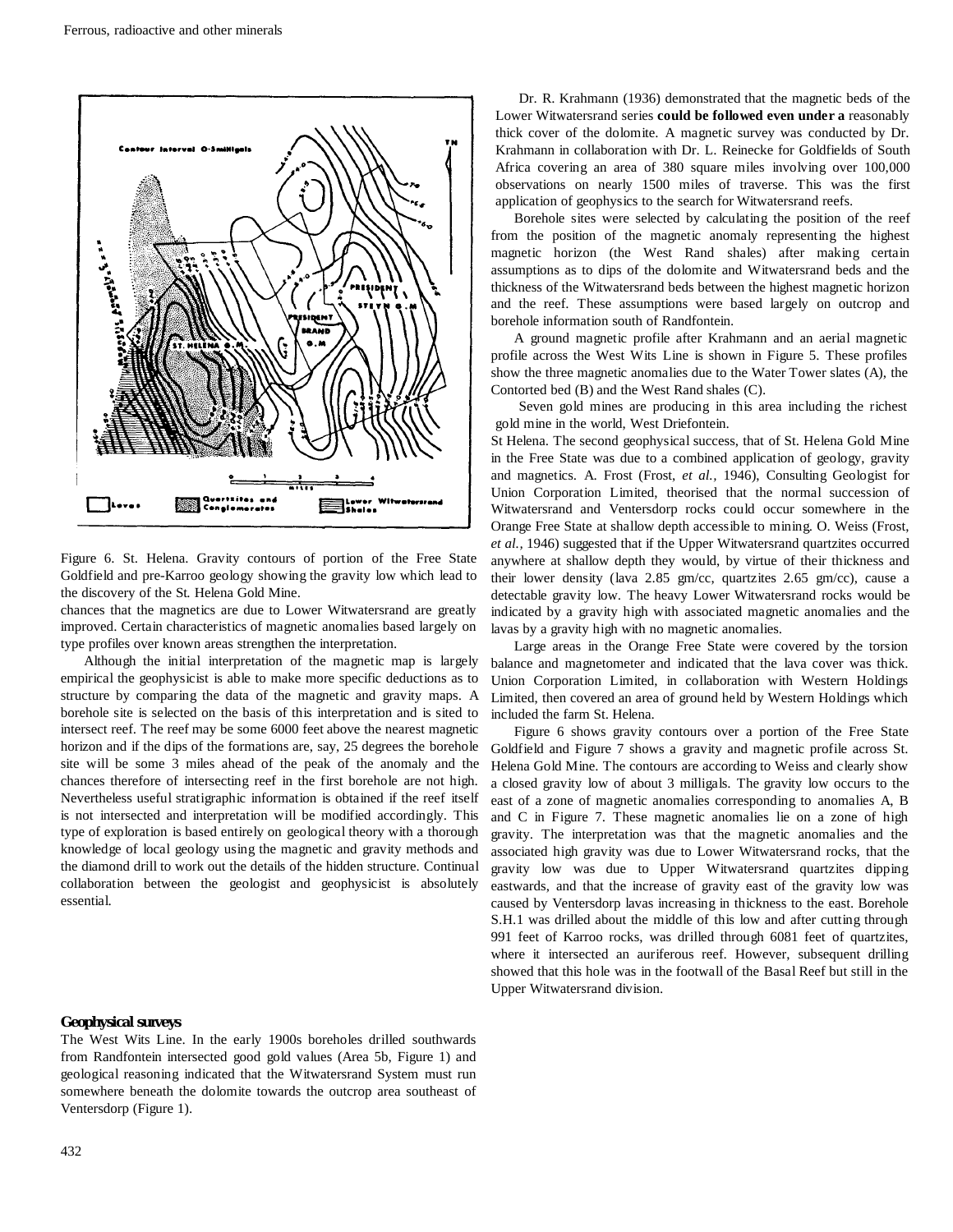

**Figure 7. St. Helena. Gravity, ground magnetic and aerial magnetic profiles and geological section across St. Helena Gold Mine and environs.** 

A feature of the magnetics in this area is the way that the anomalies disappear on strike and reappear again. This is thought to be due to a deep lava trough which cuts across the strike of the anomalies, putting the magnetic beds at depth too deep to register at the surface. This trough is shown ahead and to the east of the anomalies in the section of Figure 7. Note the advantage of the aerial magnetic profile over the ground profile. Surface dolerite sills and dykes in the Karroo beds are the cause of the noisy results whereas these effects are largely eliminated from the air.

The geophysical interpretation is not as straightforward as this example may suggest it to be. From the extensive gravity work in the Free State Goldfield gravity lows can be found which are due not to Upper Witwatersrand quartzites, but to Ventersdorp sediments or in the one case to a deep Karroo trough (Karroo sandstone and shales have densities of 2.45 to 2.65 gm/cc). Likewise the best and most persistent magnetic anomalies which occur north of the Free State Goldfield suggest shallow magnetic beds, yet drilling down dip revealed deep lava in excess of 6000 feet. The explanation is that the magnetic beds are relatively shallow but that the dips are very steep and the Ventersdorp unconformity is such that the lavas deepen rapidly, cutting out the Upper Witwatersrand beds.

Stilfontein**.** Figure 8 shows the gravity contours (Weiss, 1951) of the Stilfontein area which lies some 10 miles northeast of Klerksdorp. The area of the gravity map lies wholly on dolomite and falls within the area No. 4 of Figure 1. To the west of the area are the outcrops of the Lower Witwatersrand System which dip eastwards. Early boreholes east of this outcrop in the dolomite area had stopped in Lower Witwatersrand rocks. The gravity low suggested that light Upper Witwatersrand quartzites could occur at shallow depth below the dolomite. Aerial magnetic

data indicated that the gravity low area was magnetically flat, whereas to the north magnetic anomalies suggested the presence of Lower Witwatersrand rocks below the dolomite. Nine boreholes drilled into the gravity low intersected Upper Witwatersrand rocks at depths ranging from 1913 to 4039 feet. Six of these holes intersected the Vaal Reef. The sections in Figure 9 clearly illustrate the correlation between the gravity and the geology.

This area covered by the dolomite now has six operating gold mines. To the north of the area drilling and geophysical surveys have failed to indicate the presence of Upper Witwatersrand rocks beneath the dolomite. Steep faulting and folding is responsible



**Figure 8. Stilfontein. Gravity contours on the farms Stilfontein, Hessie and Rietfontein showing the gravity low which led to the discovery of the Stilfontein Gold Mine in the Klerksdorp goldfield (Area 4, Figure 1).**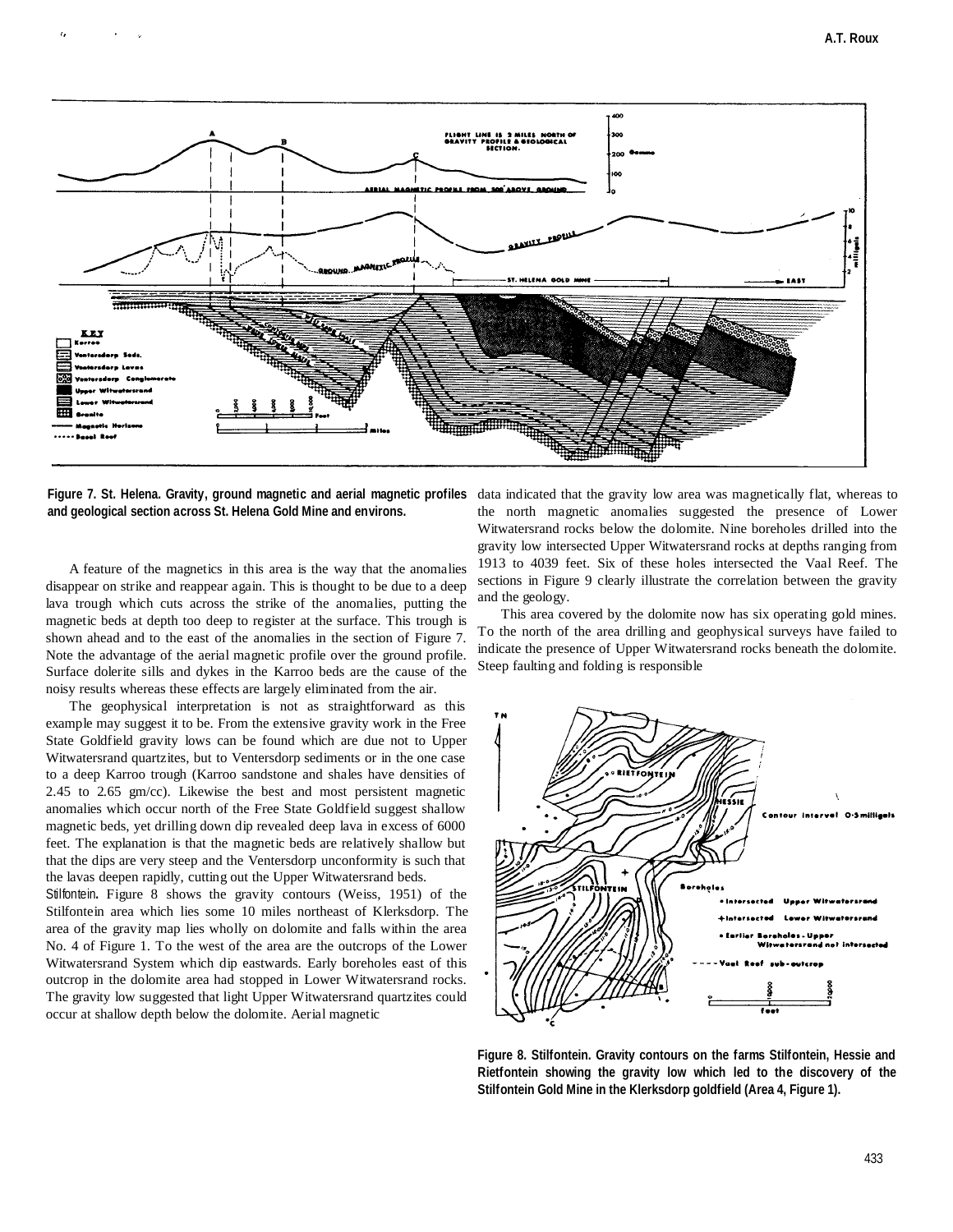

Iines AB and CD of Figure 8. invariant inwards from the arc of magnetic anomalies, that is, northerly

 $E_{\text{inner}}$  10 The Evender Goldfield Aerial magnetic contours

for bringing the Lower Witwatersrand rocks to suboutcrop apparently across the whole area of the dolomite. By the time the dolomite dips below the Pretoria series the dolomite is already 5000 feet thick and together with a varying thickness of Ventersdorp lavas the depth to reef would be considerable. **Geophysical case history: the discovery of the Evander Goldfield** 

The history of this field goes back to before 1933 when Lower Witwatersrand rocks were recognised in a borehole which was drilled to investigate gas emissions in the area (Area 7, Figure 1). In 1933 Fox started an investigation of the Far East Rand between Springs and Bethal (Fox, 1939). A ground magnetic survey involving 53,209 stations on 1240 miles of traverse was carried out in an area from north of Devon in the west, to near Trichardt in the east. This survey revealed magnetic anomalies forming a crescent striking south between Devon and Leslie and swinging to an easterly strike 10 miles south of Kinross. Fox postulated that these anomalies were due to Lower Witwatersrand beds. A vertical hole sited on the most intense of these anomalies near Leslie (20,000 gammas) intersected the highly magnetic Contorted bed of the Lower Witwatersrand below 477 feet of

#### Karroo rocks (Fox, 1936).

Figure 9. Stilfontein. Geological sections and gravity profiles on The direction of the regional dip was interpreted as being and easterly. Twenty boreholes were drilled in the area on the assumption that the Upper Witwatersrand beds would develop east and north from the magnetic anomaly arc. In not one of

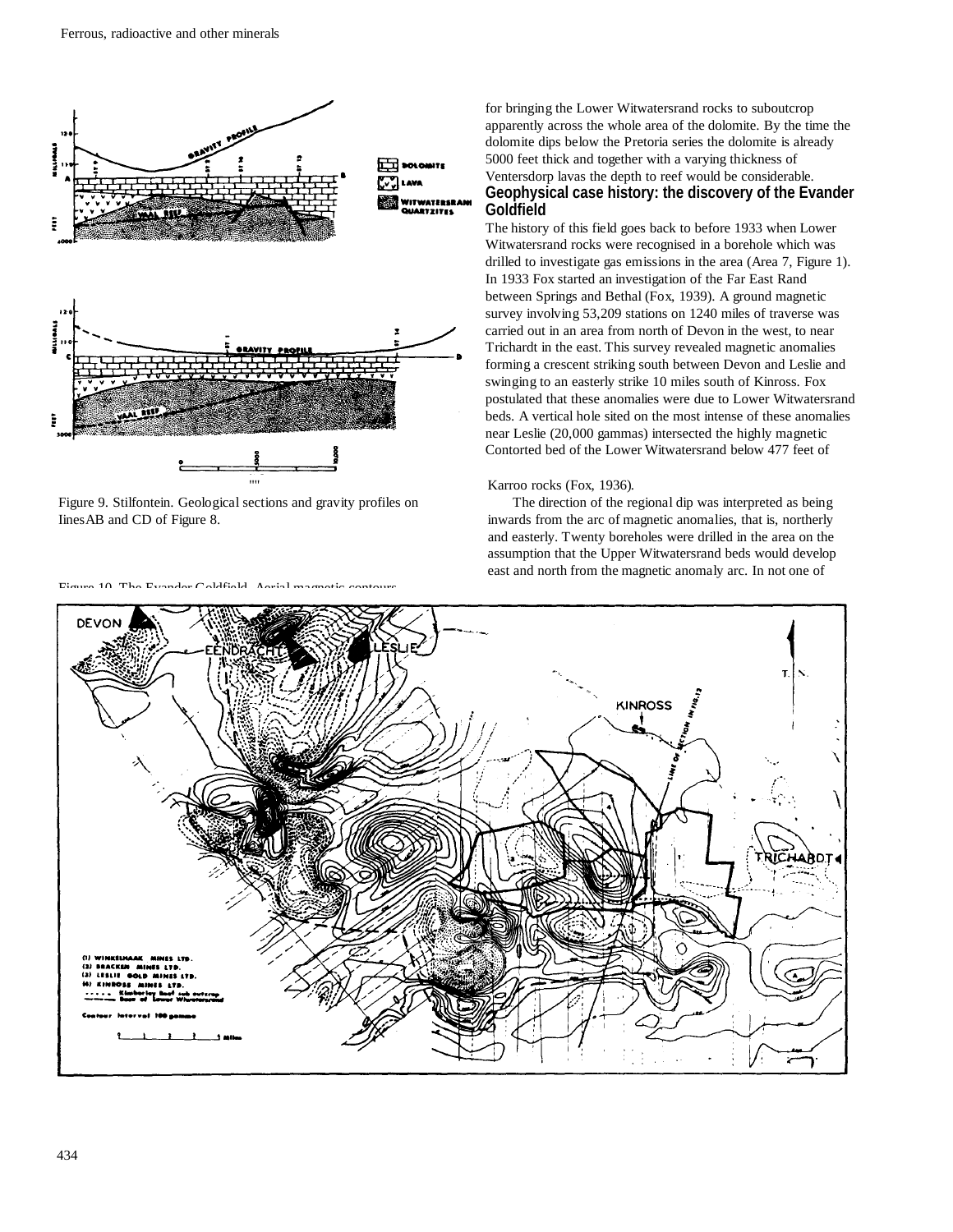



these boreholes was the Main Reef or Kimberley Reef found or recognised. Exploration ceased in 1936.

Interest in the area remained dormant until 1948 when the Union Corporation started an investigation of the area. The area formed part of a regional airborne magnetic survey and during the course of this survey the area was covered by a wide-spaced grid at approximately 5-mile intervals. The results of this survey showed anomalies extending farther eastwards and indicated the magnetic relationship of this area to the known areas to the west. Although the magnetic anomalies pointed to northerly dips, it seemed more probable from geological considerations that the beds were dipping south and that they formed a part of the northern rim of the main basin displaced into the position indicated by the magnetic anomalies by faulting. On this basis a company, Capital Mining Areas, was formed and ground was taken under option on and to the south of the magnetic anomalies. Ground magnetometer and gravity surveys in this area indicated that the beds were in fact dipping north and ground was taken up to the north of the anomalies. This interpretation was based largely on the gravity survey (Figure 11) which showed an increase of gravity northwards with a steep gradient immediately south of the magnetic anomalies (Figure 12). The low gravity south of this steep gradient was anomalies particularly south of Trichardt (Anomaly A in Figure virtually devoid of magnetic

anomalies and was interpreted as being underlain by granite beneath the Karroo cover. The high gravity to the north was interpreted as being due to heavy rocks of the Witwatersrand System, lavas of the Ventersdorp System and Transvaal dolomite increasing in thickness beneath the cover of Karroo rocks. This interpretation was in accordance with a gravity profile through Johannesburg where the rocks of the various systems are exposed at surface (Figure 4).

A gravity traverse was run northwards along a road through Trichardt and showed a gravity peak of 90 milligals, 8 miles north of the town. This anomaly and the gradients over the Capital Mining Area were in excess of anything previously experienced in Witwatersrand basin studies and could only be accounted for by introducing both Pretoria beds and Bushveld igneous complex rocks all dipping north. The steep gradient in the area of interest was bothersome as it was difficult to remove to obtain residuals that would be sufficiently meaningful. At this stage -only the steeper gradient south of the magnetic anomalies could be used to establish the base of the Witwatersrand beds. (As it turned out later, this steep gradient occurred at the base of the schist below the Witwatersrand beds.)

There were a number of puzzling features about the magnetic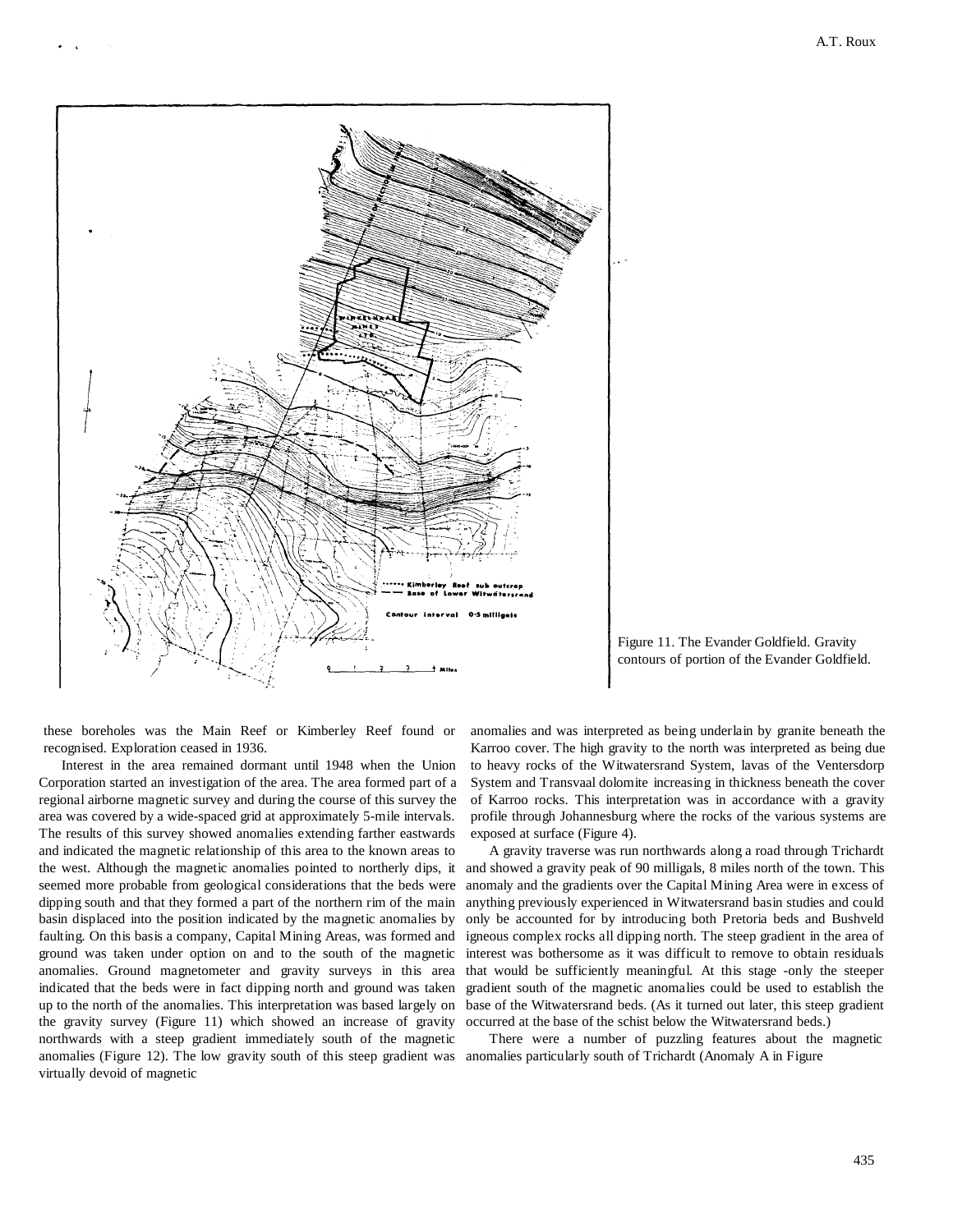

Figure 12. The Evander Goldfield. Gravity and aerial magnetic profiles and geological section on section line shown in Figures 11 and 12.

10). Here the magnetics showed only one anomaly and not the expected three anomalies of the Water Tower slates, Contorted bed and West Rand shales. To explain this a fault was postulated coinciding with the peak of the magnetic anomalies so that the northern side of the fault was downthrown and all three magnetic horizons butted up against this fault thus resulting in a single anomaly. On the basis of this interpretation a borehole, UC57, was sited immediately ahead of the anomaly peak in the hopes of intersecting Upper Witwatersrand beds.

This borehole commenced drilling in February 1950 and intersected Basement Schists below 695 feet of Karroo rocks. This was the first setback and forced a reassessment of the geophysical data. Although the schists in the borehole core were only slightly magnetic, it seemed possible that more highly magnetic schists could occur at greater depth and that the magnetic anomaly was in all probability due to schists. A second hole, UC60, was drilled 8000 feet north of the first and again intersected schists. It was then realised that drilling was in a structurally complicated area and a site for the third borehole was selected on the farm Winkelhaak some 7 1/2 miles northwest of the first hole. This borehole was the first success in that it established the existence of Upper Witwatersrand beds lying between Ventersdorp lavas at the top and Lower Witwatersrand beds at the bottom. A number of reef zones were intersected including the Kimberley Reef but the gold values were low. The drilling program was now concentrated on establishing the

extensions of this reef on strike and down dip and to find values upon which a mine might be established.

In August 1952 six drills were in progress and ten holes had been completed of which seven had intersected the Kimberley Reef.

In March of 1952 after six boreholes had been completed a detailed aerial magnetic survey was flown over an area from Devon in the west to Breyten in the east. Two thousand profile miles were flown over an area of some 1300 square miles at 1/2-mile and 1-mile intervals.

Figure 10 shows the aerial magnetic contours of part of this survey over the area of the Evander Goldfield. The complexity of the pattern of the magnetic anomalies becomes apparent. The advantage of the aerial magnetics over ground magnetics in this area, apart from speed, was that the noisy background caused by surface dolerites of the Karroo System was eliminated.

By the time the results of the aerial magnetic survey were delivered, drilling had established that the Upper Witwatersrand System was considerably thinner than on the East Rand. There was also reason to believe that most of the Jeppestown Series was missing (Figure 2). This accounted for the fact that the Kimberley Reef suboutcrop was not as far down dip from the nearest magnetic anomaly as is usual on the East Rand, Central Rand and West Rand. Another unusual feature was that magnetic anomalies also occurred down dip from the reef suboutcrop. These anomalies were originally considered to be due to the West Rand shales before drilling proved this wrong. As drilling progressed it became evident that strike faulting occurred with upthrows on the north side resulting in the reef being brought back to suboutcrop. These faults were also responsible for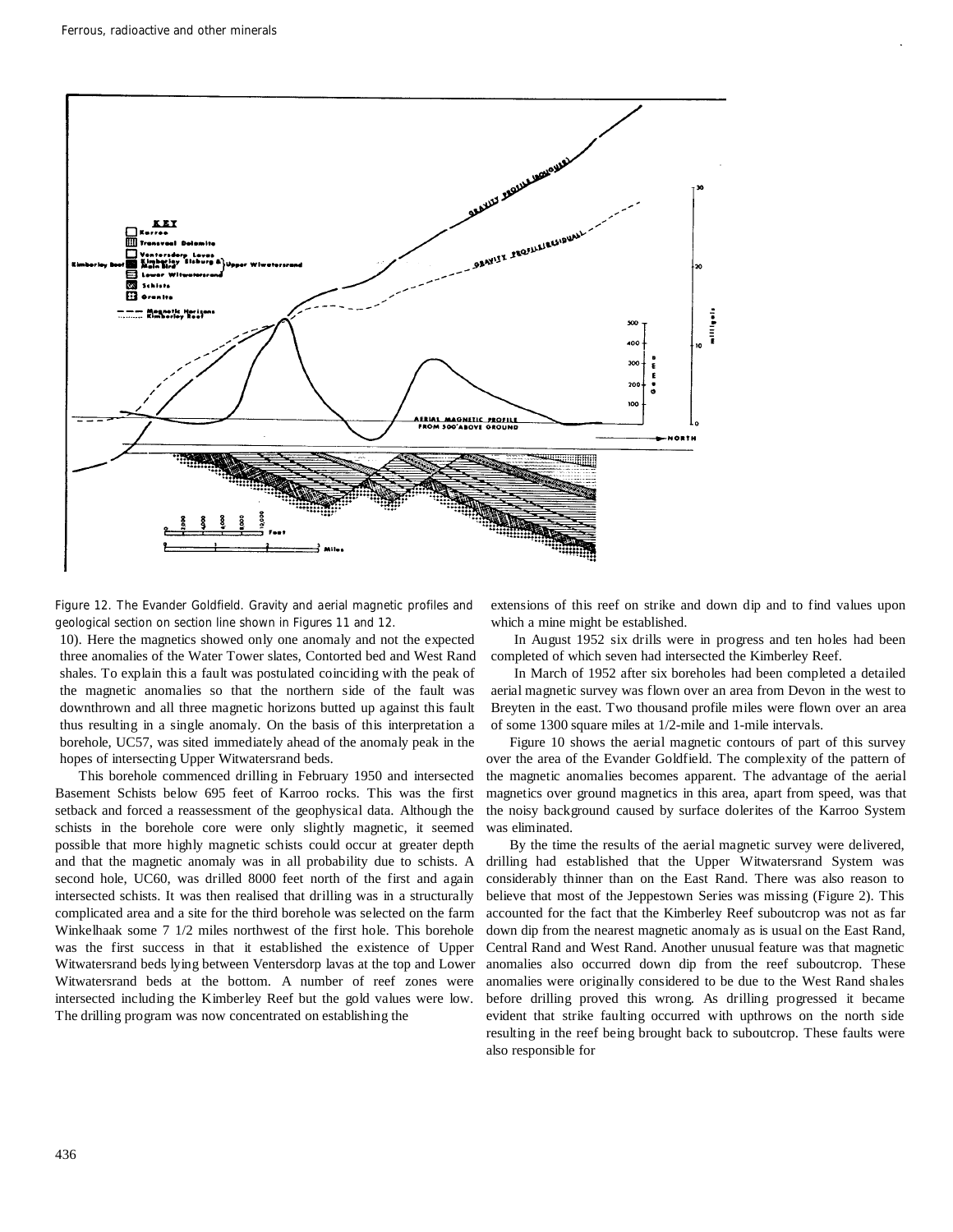bringing the magnetic horizons closer to the surface: To add to the complication of interpretation, a number of these faults have a particularly flat dip (Figure 12) and therefore the position of the magnetic anomaly depends on this angle, as well as on the usual angle of dip of the beds and the stratigraphic position of the magnetic horizon. All that could be said, was that strike faulting had caused repetition of the reef and the magnetic anomalies, and beyond that no more precise interpretation was attempted. From the end of 1952 until recently upward of 80 per cent of the boreholes were drilled for values and the remaining less than 20 per cent for structure. The close pattern of the drilling was such that geophysics could not substantially contribute to the evaluation of local structure. However, the reassessment of geophysical data as borehole information came to hand continued to guide the drilling in the wider exploration of the field.

Figure 12 shows the magnetic and gravity profiles with a generalised geological section. The dolomite, Ventersdorp lava, and Kimberley Elsburg and Main Bird Series quartzites are well established by drilling and except for a few minor faults this picture of the Kimberley Reef horizon is true. No closer drilling would substantially alter the section as shown. There are so few holes that have intersected Lower Witwatersrand beds that the section in the Lower Witwatersrand remains conjectural. However it becomes apparent that there are only two major magnetic horizons (probably the Water Tower slates and Contorted bed) and that the West Rand shales are probably absent. It is also apparent that the most northerly magnetic anomaly on this section is not due to a third magnetic horizon such as the West Rand shales but is caused by the lower magnetic horizons being brought closer to the surface on the north side of the flat dipping fault. A further point that these profiles bring to light is that the sharp increase of gravity south of the most southerly magnetic anomaly is apparently not caused by the Lower Witwatersrandgranite contact at this point, but is due to schists which underlie the Lower Witwatersrand rocks. The schists have the same mean density and from a gravity point of view form one unit with the Lower Witwatersrand.

As the rocks of the Main Bird and Kimberley Elsburg Series are considerably thinner than for other areas of the Witwatersrand Basin, they do not create a gravity low of the same order. Nevertheless there is a sufficient thickness of the quartzites to be the cause of anomalies of sufficient size to be diagnostic of faulting particularly where lavas are downthrown against these rocks. Difficulty arises when faulting as illustrated in the section occurs. The nature of the faulting is such that the effect of the light granite coming closer to the surface compensates for a wedge of heavy lava near the surface. Gravity lows caused by the uplift in the granite could be mistaken for lows due to quartzites. In spite of these difficulties, the gravimeter can be used to effect, particularly now that so much is known about the general and detailed structure and the thicknesses of the beds, particularly of the quartzites.

### **General**

Experimental seismic surveys have been done both at St. Helena and on the East Rand in an effort to establish structures. These experiments proved expensive and slow and the records lacked resolution. High velocities in the Witwatersrand and Ventersdorp rocks resulted in loss of signal in the ground role because of short

travel times. The state of the art has advanced enormously since these experiments were carried out some 17 years ago and it would seem feasible with modern techniques to produce a meaningful seismic section across faulted beds of the Witwatersrand System under a thick cover of Karroo rocks**.** Density contrasts of up to 0.2 gm/cc exist between the shales and quartzites and velocities vary from 16,000 ft/sec to 19,000 ft/sec. One of the problems would be multiple reflections from the many dolerite sills in the Karroo System. The cost of seismic surveys seems prohibitively high particularly when it is realised that one month's survey is the equivalent of nearly 10,000 feet of core drilling. Only drilling can establish the existence of a reef and once this has been done the drilling that follows is largely to establish the zones of payable reef during the course of which the structure is established. Circumstances nevertheless could arise where seismic surveys might be warranted

A brief mention of geophysical methods used down hole is appropriate here although these methods play no part in the exploration stage.

Radiometric logs (gamma logs) are taken down boreholes. Their use in detecting uranium-bearing reefs is of limited importance as the cores of all reefs are assayed for both gold and uranium. Simpson (1951; 1952) showed that certain beds and reefs of the Witwatersrand and Ventersdorp Systems could be correlated over long distances from the character of the radiometric logs.

Temperature surveys down boreholes have assisted in establishing the geothermal step (feet/' F) in various parts of the country. Deep level mining on the Witwatersrand is possible because of the high geothermal step (160-200 feet/°F) but a thick cover of Karroo beds can severely limit the depth to which ore can be economically mined. The geothermal step in the Karroo is 70-135 feet/° F.

#### **Conclusions**

Magnetic and gravity surveys have made a major contribution Towards the discovery of new goldfields and the extensions of existing goldfields. Falling into the first category are the Free State and the Evander goldfields and into the second, the West Wits Line and the northeastern portion of the Klerksdorp goldfield. Both gravity and magnetic surveys were employed in three of these programs whereas in the prospecting for the West Nits Line, gravity played no part. The major contribution to the discovery of the Stilfontein gold mine in the Klerksdorp area was made by gravity, and gravity played the more important role in the discovery of St. Helena in the Free State goldfields. Nevertheless if magnetic anomalies had not occurred up dip from the gravity lows the interpretation would not have been conclusive and certainly in the case of St. Helena the gravity low would probably not have been drilled.

The airborne magnetometer, because of its flexibility, speed of operation and freedom from noise caused by the dolerites of the Karroo System has greatly advanced the ease with which. magnetic surveys can be accomplished.

Gravity surveys are hampered by the need to acquire ground if the desired detail is to be achieved, and the tendency is to limit gravity surveys to public roads. This limitation does not apply to the airborne magnetometer.